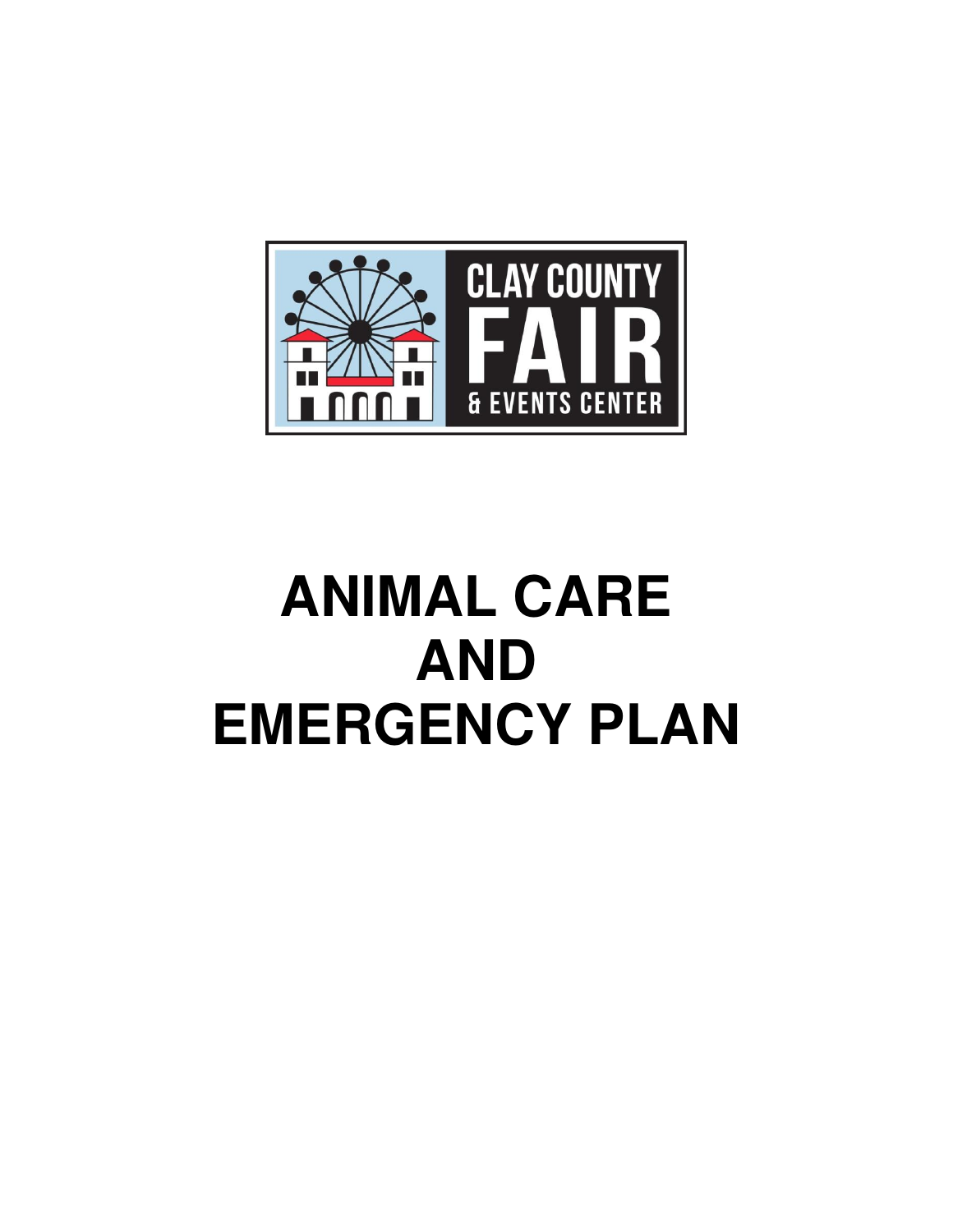The Animal Care and Emergency Plan is in place to ensure the following standards are met regarding the wellness, care, and safety of animals at the Clay County Fair & Events Center (CCFEC):

- The CCFEC will not tolerate animal cruelty, abuse, or neglect.
- For many in the public, the events at the CCFEC, including the annual Clay County Fair, provide their one and only experience or exposure to animals, especially livestock.
- Educating the public about the high standard of care provided to the animals in agriculture is a key role for everyone at the CCFEC.
- The CCFEC provides an arena for youth to share their knowledge and appreciation for the highest standards of animal care and show ring ethics.

This plan covers all activities held at the CCFEC, both non-fair events and the annual Fair.

# **ANIMAL CARE AND MANAGEMENT**

The care, custody, and control of the animals brought onto CCFEC property is the responsibility of the owner/exhibitor. The CCFEC will use diligence to ensure the safety of animals after their arrival and placement, but under no circumstances will the CCFEC be responsible for loss, injury, or damage done to, or occasioned by, or arising from any animal on exhibition.

The CCFEC expects owners/exhibitors to keep the needs of their animals as their number one priority in regards to the following:

- Food and water are clean and fresh.
- Stalls are clean with fresh bedding and free of debris and waste.
- Animals are clean and well-groomed.
- Transportation is safe and clean; animals are loaded and/or unloaded calmly.
- Stalls have enough space to prevent crowding, fighting, or discomfort.
- Animals are tied in the stalls with enough slack in the rope so they may lie down.
- Proper grooming techniques and equipment will be used when preparing animals for show.

It is the responsibility of the owner/exhibitor for each animal being brought to the CCFEC to be aware of and adhere to the most current regulations and rules regarding animal transportation, disease control, vaccinations and health documentation requirements in accordance with the Iowa Department of Agriculture and Land Stewardship. The owner/exhibitor is also responsible for adhering to any other regulations and rules regarding animal care and animal health that might be required by event promoters (non-fair events) or the Fair.

# Fair

The owner/exhibitor for each animal brought to the Fair must comply with the most up-to-date "[Health](https://iowaagriculture.gov/sites/default/files/department-forms/2019%20Iowa%20HEALTH%20REQUIREMENTS%20FOR%20THE%20EXHIBITION%20OF%20LIVESTOCK.pdf)  [Requirements For Exhibition of Livestock, Poultry and Birds at State Fair and District Shows](https://iowaagriculture.gov/sites/default/files/department-forms/2019%20Iowa%20HEALTH%20REQUIREMENTS%20FOR%20THE%20EXHIBITION%20OF%20LIVESTOCK.pdf)" that are published annually by the State Veterinarian and the Iowa Department of Agriculture and Land Stewardship, as well as any additional rules and regulations regarding animal care and animal health found in the Fair's exhibitor handbooks, on the Fair's website, or in other correspondence between the Fair and the exhibitor. All the animals presented for exhibition at the Fair shall be subjected to examination by the Fair Veterinarian and to daily inspections during the exhibition.

The owner/exhibitor for each animal brought to the Fair must also comply with the International Association of Fairs and Expositions (IAFE) Code of Show Ring Ethics.

Owners/exhibitors are expected take advantage of every opportunity to enhance public awareness and education of proper livestock management and handling practices. Owners/exhibitors are also expected to present a "positive picture" of animal agriculture by seeing that their show ring handlers are neatly and appropriately dressed, and that their barn exhibit(s) are attractive and appealing (keep stall areas neat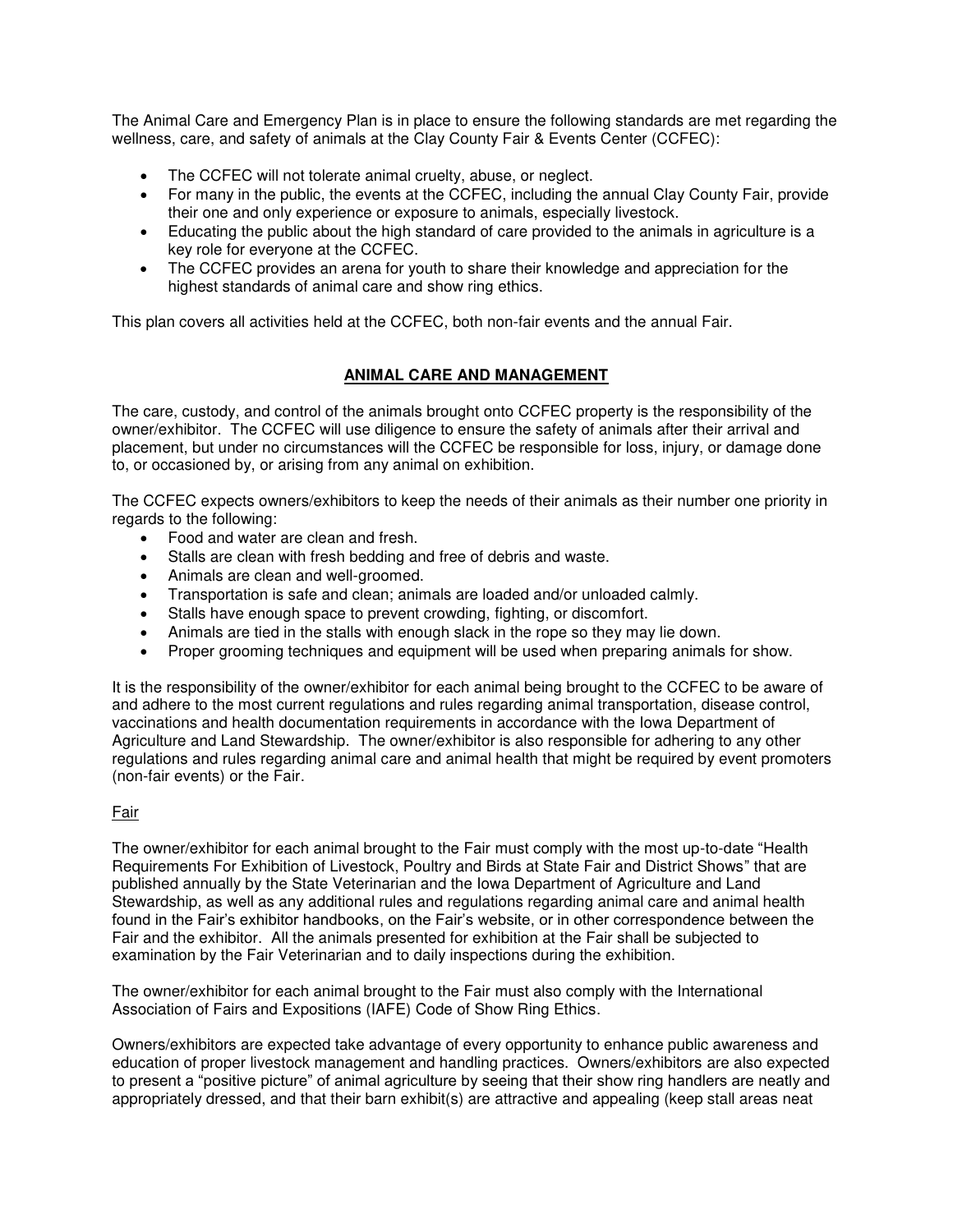and clean; keep spectator walkways clear of straw, feed, manure, etc.; keep radios, etc. to a low volume; follow all fire and life-safety rules; and interact with fairgoers regarding their animals).

The Fair also contracts and supervises animal attraction and educational exhibits (Grandpa's Barn, traveling exotic and domestic animal shows, etc.). Both animal attraction and educational exhibits are required to provide educational material about their animals and their care to the fairgoers. Prior to opening to the public, the Fair Veterinarian may inspect each animal exhibit. The Fair Veterinarian may also make periodic checks throughout the Fair.

# **COMPLIANCE AND DISCIPLINE**

During non-fair events, compliance to the Animal Care and Emergency Plan is the responsibility of the Events Services Director, in coordination with other CCFEC staff, and the event promoter. During the Fair, compliance to this plan is the responsibility of the CEO/Manager who coordinates with livestock superintendents and other CCFEC staff.

Should a CCFEC staff member, volunteer, exhibitor, or member of the general public have a concern for the care or wellness of an animal on CCFEC property, the following procedure shall be used:

1) CCFEC management will investigate and document all findings on an Animal Incident Report.

2) If there is a violation of the Animal Care and Livestock Emergency Plan, the owner/exhibitor will receive a verbal warning and the steps needed to correct the violation.

3) With the second violation, the owner/exhibitor will receive a written violation notice, and Fair management will call the Fair Veterinarian or other local authorities, depending on the severity of the violation. The removal of animals and/or owner/exhibitor(s) will occur.

4) Whether or not a violation was found, the event promoter (non-fair event) or CEO/Manager (Fair) will follow up with the individual(s) who expressed concern.

#### **ANIMAL RIGHTS INTEREST GROUPS**

All inquiries from the public, news media, or representatives of animal rights interest groups regarding the care or wellness of an animal of CCFEC property shall be referred to the CEO/Manager.

If an owner/exhibitor is approached by representatives of an animal rights interest group, the owner/ exhibitor should refer the representatives to the event promoter (non-fair event) or CEO/Manager (Fair).

For those animal rights interest groups who wish to peaceably protest and demonstrate, the CCFEC has designated space outside of Gate E for that purpose. The CCFEC's procedure for protests and demonstrations as outlined the CCFEC Emergency Management and Action Plan will be followed.

#### **PUBLIC RELATIONS**

The CEO/Manager (or designee) will facilitate the release of factual information regarding any animal care or livestock emergency situation that may arise at the CCFEC.

The CEO/Manager (or designee) will be the official spokesperson for the CCFEC. Other personnel will not make statements to the media and will direct all media to the CEO/Manager (or designee). No CCFEC staff or volunteers will speculate when releasing information to the general public or media. Public safety officials (if involved), the event promoter (non-fair event), and/or Fair Veterinarian (Fair) may also make official statements in coordination with the CEO/Manager.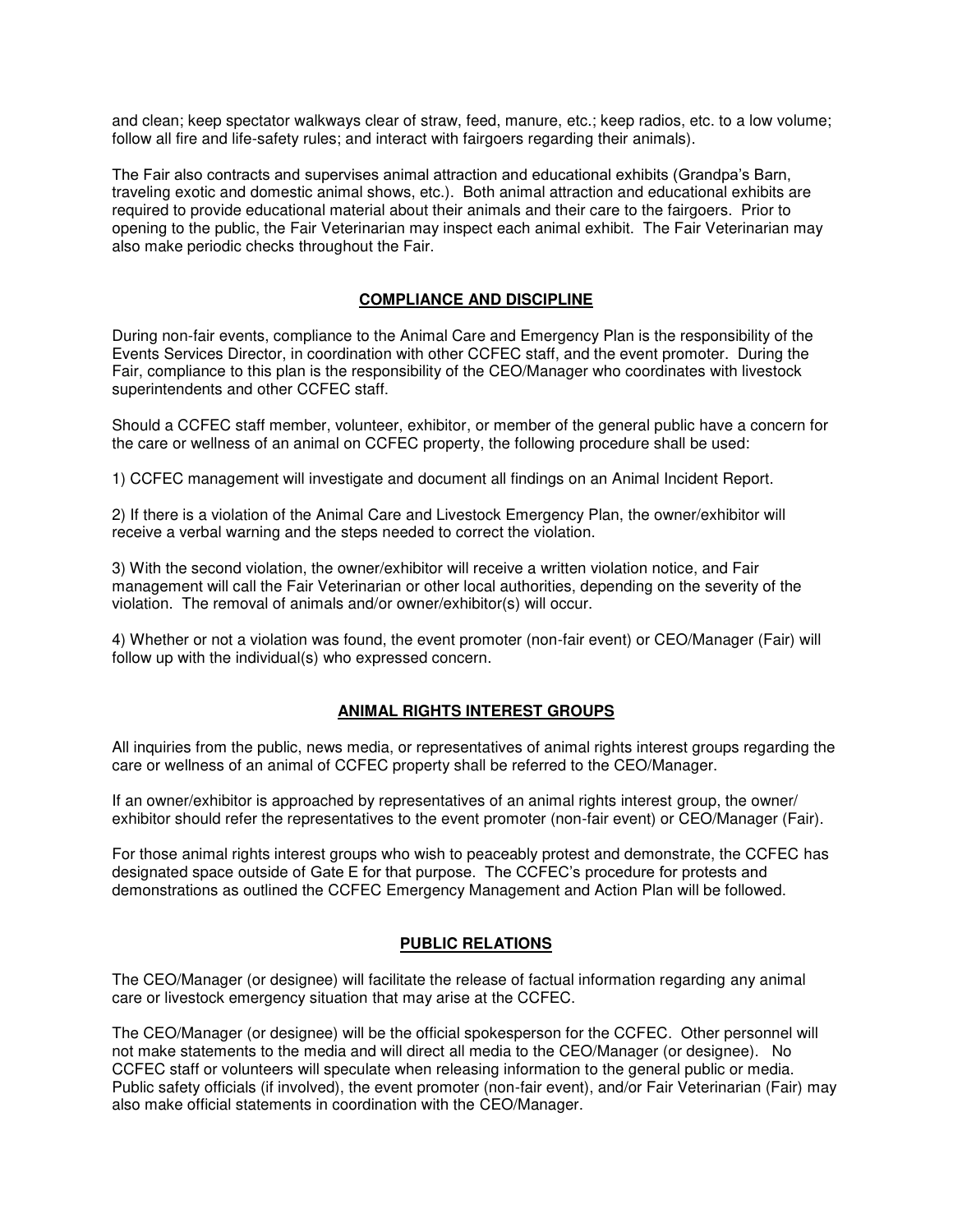# **LIVESTOCK EMERGENCY PROTOCOLS**

#### Animal Illness or Injury

If an animal on CCFEC property becomes sick or injured, the event promoter (non-fair event) or Fair Veterinarian (Fair) will be immediately notified to coordinate a prompt, expeditious, and appropriate response.

An animal with clinical signs of infectious, contagious, or toxicological disease should be removed from the non-fair event or Fair, or isolated on CCFEC property at the discretion of the event promoter (non-fair event) or Fair Veterinarian (Fair).

If the animal is to be removed from CCFEC property, the owner/exhibitor must immediately make accommodations to remove the animal. This is the sole responsibility of the owner/exhibitor.

If the animal is to be placed in isolation, the quarantine facility is located in the race horse barn located north of the Speedway.

#### Animal Death

If an animal on CCFEC property dies (natural causes or euthanasia), the event promoter (non-fair event) or Fair Veterinarian (Fair), in conjunction with CCFEC staff, will assist the exhibitor and coordinate animal disposal. In order to remove the animal's body from public view, the animal will be covered with a tarp and loaded onto conveyance to a designated location.

#### Escaped Animals

If an animal on CCFEC property escapes its designated housing area, an attempt to contain the animal should be made by the owner/exhibitor since they have the most experience with the animal. Should the animal escape the barn or CCFEC property, CCFEC staff will work with local authorities to contain the animal.

#### Severe Weather

If severe weather is forecast or occurs during an animal event, the procedure for severe weather as outlined the CCFEC Emergency Management and Action Plan will be followed. For animal safety during severe weather, animals will remain in designated housing areas.

#### Barn Evacuation

If any portion of an animal barn or housing area becomes unsuitable for animal occupation (i.e. fire, building collapse, tornado, disease emergency), the procedure for human evacuation as outlined the CCFEC Emergency Management and Action Plan will be followed.

For animal evacuation, CCFEC staff, in conjunction with local authorities, will develop alternate animal housing, including moving animals to other animal facilities at the CCFEC, setting up temporary holding pens in parking lots or other spaces, using existing tie out facilities, or recommending that owners/exhibitors remove their animals from CCFEC property.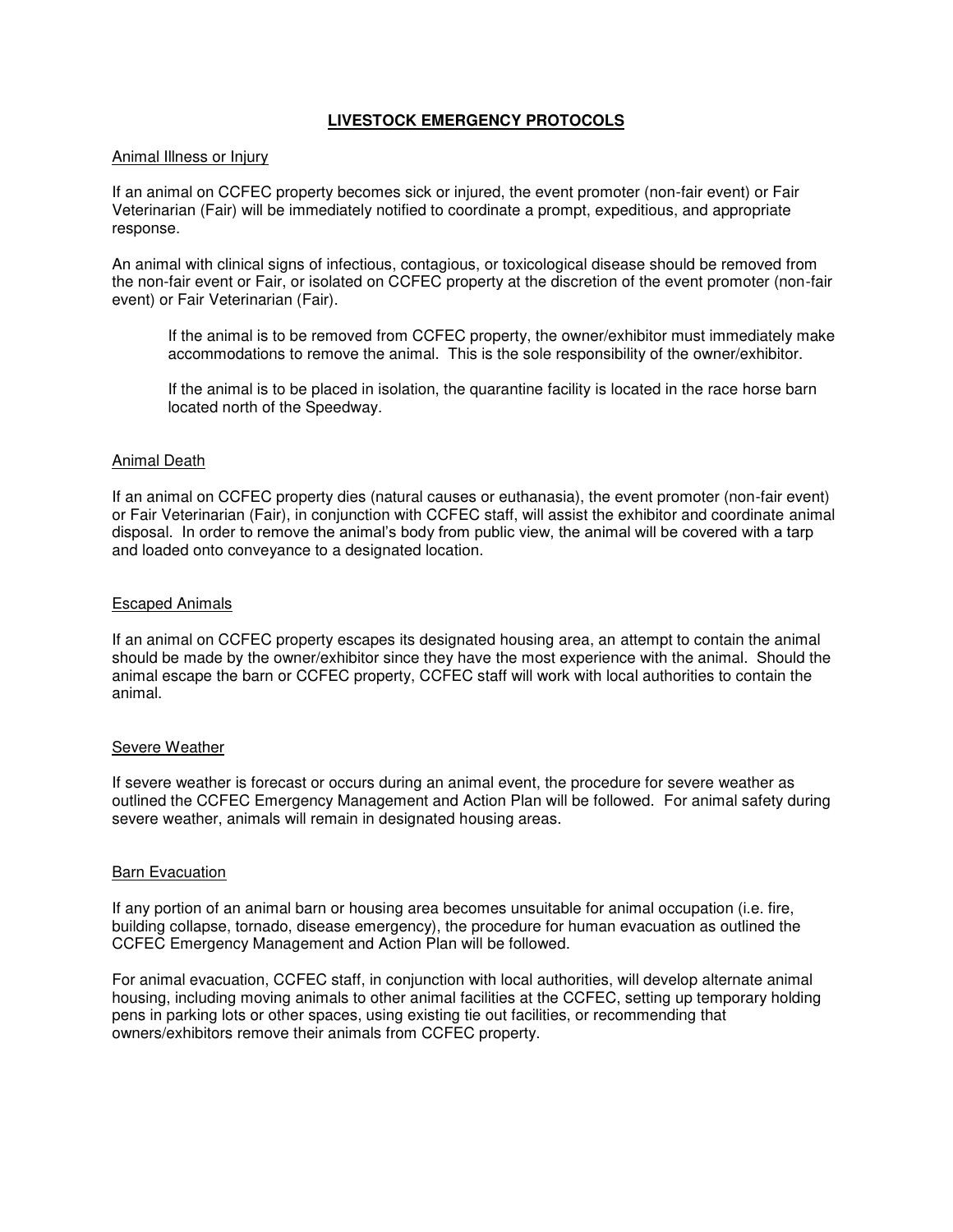### Human Injury

If any human is injured in an animal-related activity, the procedure for personal injury as outlined the CCFEC Emergency Management and Action Plan will be followed.

There is a zero tolerance policy by the CCFEC for animals that bite a human. The animal will be examined by the event promoter (non-fair event) or Fair Veterinarian (Fair), who will determine its disposition. Once the examination is complete, the event promoter (non-fair event) or Fair Veterinarian (Fair) will coordinate a prompt, expeditious, and appropriate response.

# **GENERAL RESPONSE TO LIVESTOCK EMERGENCY – FAIR:**

1) Call Fair Veterinarian (712-262-7900) or Fair Security (712-580-3000 ext. 260).

2) Notify supervisor or event/building superintendent.

3) Seal off high-risk area and patrol the area until relieved by Fair Veterinarian or Fair Security.

4) Keep detailed notes of crisis event by filling out the Animal Incident Report (see next page).

5) Fair Veterinarian or Fair Security will contact CEO/Manager.

# RESOURCES:

- International Association of Fairs and Expositions (IAFE) Activist Response Kit
- Indiana State Fair Animal Wellness & Care Program
- Oklahoma State Fair Animal Welfare Policy & Quality of Exhibits
- Minnesota State Fair Animal Health and Livestock Emergency Plan
- Florida State Fair Animal Care Committee Policy and Procedures
- Expo Square (Tulsa State Fair) Animal Welfare Policies
- Clay County Fair Emergency Management & Action Plan
- Dr. Mark Rees, DVM, Animal Medical Centers
- Greg Lear, Spencer Ag Center
- Amy Forrette, Iowa State University Extension Clay County